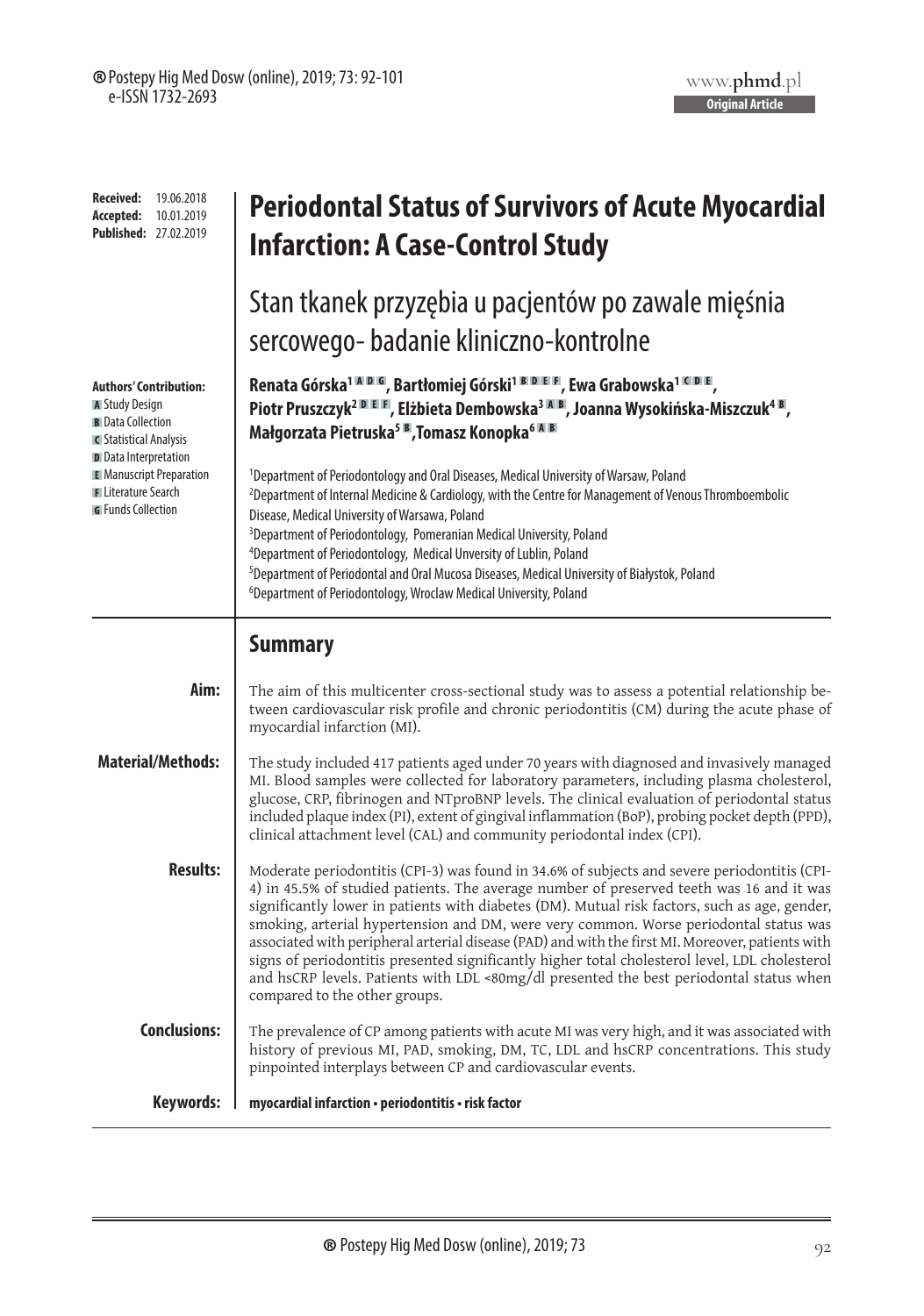| <b>GICID</b><br>DOI: | 01.3001.0013.0621<br>10.5604/01.3001.0013.0621 |
|----------------------|------------------------------------------------|
| <b>Word count:</b>   | 3770                                           |
| <b>Tables:</b>       |                                                |
| <b>Figures:</b>      |                                                |
| <b>References:</b>   | 61                                             |
|                      |                                                |

## **Author' address:**

Bartłomiej Górski, Zakład Chorób Błony Śluzowej i Przyzębia Warszawskiego Uniwersytetu Medycznego, ul. Miodowa 18, 00-246 Warszawa; e-mail: bartek\_g3@tlen.pl

## **INTRODUCTION**

Periodontitis is a chronic inflammatory disease that impairs soft and hard tissues supporting the teeth. Its etiology is based on an interplay between pathogenic microbiota and host immune reaction. When not treated, it can eventually lead to tooth loss. According to epidemiological data, nearly half of individuals aged > 30 years may be affected by various degress of periodontitis [55]. Its prevalence increases with age. periodontitis occurs in 57.2% of adult Poles aged 35-44 years, whereas 41.5% of Poles over 65 years of age have moderate or advanced periodontitis [15, 32].

On the other hand, cardiovascular diseases (CVD) are the main cause of premature death worldwide and are associated with the death of 17.1 million people annually [39]. In Poland in 2010, 456 individuals per 100,000 died of CVD, which amounted to 46.0% of all deaths [59]. Myocardial infarction (MI) was the cause of 17,800 deaths, which accounted for 10.0% of deaths from cardiovascular reasons [59]. This situation is closely associated with lifestyle and the influence of risk factors, among which cigarette smoking, arterial hypertension, overweight, diabetes mellitus, lipid disorders and excessive consumption of sodium result in steadily increasing statistics of cardiovascular events [58]. Recently, the significance of inflammatory and immunological processes has been underscored in the context of their influence on the development of atherosclerotic plaque. Local inflammation aggravated by periodontitis might increase the risk of CVD, including MI events [46]. Consequently, the Fifth Joint Task Force of the European Society of Cardiology (ESC) and Other Societies on Cardiovascular Disease Prevention in Clinical Practice suggested that "periodontitis can be considered a risk indicator for a generally decreased cardiovascular health status" [44]. Patients who have had acute myocardial infarction were characterized by inadequate oral hygiene and advanced periodontal inflammatory changes, which did not significantly change because of constant hygienic negligence despite prophylactic-therapeutic intervention [52, 53]. Moreover, research studies have shown that relative risk estimates for developing CVD in patients with periodontitis range from 1.24 to 1.34 [25]. This risk rises to 1.44 in

people under 65 [27]. In the study by Łysek et al. [37] depending on the indicator, the odds of past MI in CP subjects increased 1.2-5.0 times compared to patients without periodontal disease.

Several mechanisms have been suggested that can associate periodontitis with MI, such as metastatic spread of infection after bacteremia, injury caused by microbial toxins and inflammation, endothelial dysfunction and hemorheology [25, 27]. Periodontal microbes have been shown to contribute to the progression of atherothrombosis, as the keystone periodontopathogen *Porphyromonas gingivalis* (the bacteria identified in 85% sites of CP) was able to directly invade arteries and endothelial cells [6]. Periodontitis constitutes a source of origin of continuous proinflammatory mediators and adhesion molecules, such as interleukin (IL)-1, IL-6, tumor necrosis factor (TNF)-α, C-reactive protein (CRP), matrix metalloproteinase (MMP)-1, MMP-8, and MMP-9, which trigger endothelial cells to proatherogenic respones, promote atherosclerotic plaque destabilization [17]. In a study by Punj et al. [46] endothelial function was flawed in patients with CP compared with healthy patients, and the dysfunction was analogous to that noted in the MI group based on flow-mediated dilation (FMD) assessment. Moreover, periodontitis was significantly associated with raised serum levels of CRP and LDL cholesterol, both of which represent biomarkers for endothelial function [28].

In the light of the above mentioned facts, the amount of evidence confirming an association between periodontitis and increased MI risk continues to grow [16, 31, 40, 47, 60]. By the same token, an in vivo study proved that the periodontal microbiota might promote myocarditis and/or myocardial infarction in mice [2]. Moreover, a recent meta-analysis of case-control studies found a significant association between MI and periodontitis [50], the conclusion of which was in line with the review performed by the American Heart Association (AHA) working group and to the report by Joint Workshop of European Federation of Periodontology and the American Academy of Periodontology (EFP/AAP) [36, 56]. Periodontitis can constitute not only a risk factor for MI, but also a condition modifying other primary risk factors associated with occurrence of cardiovascular complications (lipid disorders, arterial hypertension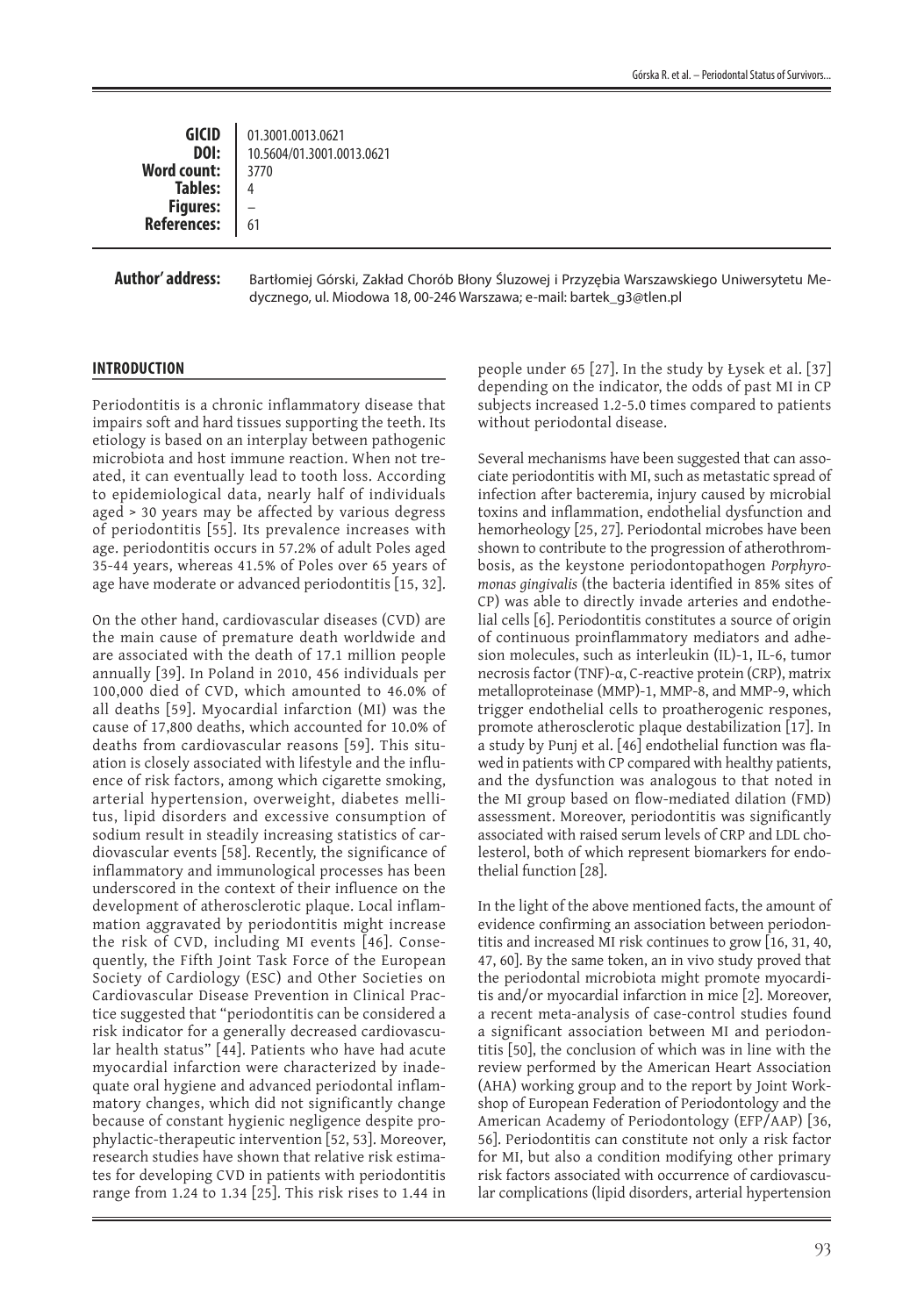or diabetes) [1, 2, 3]. However, some epidemiologic studies have found no relationship between periodontitis and MI [36, 44, 56].

The prevalence of CP in our population and its association with MI necessitates a deeper look at the pathogenetic mechanisms linking periodontitis with atherosclerosis and consequently with resulting CVD. Therefore, the objective of this multicenter observational study was the analysis of correlations between the state of periodontal tissues and selected risk factors for ischemic episode in survivors of acute MI.

## **MATERIAL AND METHODS**

### **Study sample and data collection**

The study group included 417 patients (92 women, 325 men) aged 25 to 69 years (mean age 57.0, SD 8.1 years), diagnosed with a non-ST-segment elevation (NSTEMI) or ST-segment elevation myocardial infarction (STEMI), managed invasively in five Polish tertiary referral hospitals (Szczecin, Warsaw, Wrocław, Bialystok and Lublin) on the second or third day of hospitalization. The number of included patients were the following: 179 in Szczecin, 173 in Warsaw, 33 in Wrocław, 21 in Lublin and 11 in Białystok, respectively. The diagnosis of myocardial infarction and management of ACS followed the contemporary guidelines of European Society of Cardiology on NSTEMI and STEMI [20, 53]. The inclusion criteria were MI history and age under 70 years. The exclusion criteria included malignancy, other chronic inflammatory or autoimmune diseases, advanced chronic liver disease, chronic kidney disease stage 4 or 5, rheumatic disease, chronic congestive heart failure as well as edentulism.

All patients participating in the study gave their written consent. The protocol of the study followed ethical standards according to the Helsinki Declaration of 1975, as revised in 2000, and was accepted by local Ethics Committee (KB-145/2011).

The social enquiry and general medical history included the prevalence of smoking (defined as smoking of 10 or more cigarettes a day continuously for at least 5 years), arterial hypertension (defined as diagnosed hypertension treated pharmacologically or systolic blood pressure ≥ 140 mm Hg or diastolic blood pressure ≥ 90 mm Hg, measured in a sitting position after several minutes of rest, using a sphygmomanometer), diabetes mellitus (diagnosed if fasting blood glucose concentration was above 126 mg/dl or if the patient was taking appropriate medications), previous myocardial infarction, peripheral arterial disease.

Blood was collected from 367 fasting participants into a clot tube on the second day after MI and immediately transferred to the laboratory in order to determine the concentrations of serum TC (norm ≤190 mg/dl), TG (norm ≤150 mg/dl), LDL-C (norm ≤115 mg/dl).), HDL-C (male norm >40 mg/dl, female norm >46 mg/dl), hsCRP (reference value: 0-5 mg/l), fibrinogen (reference value: 200-400 mg/dl), accidental plasma glucose (norm 70-99 mg/dl), NT-proBNP (<55 years: male norm <64 pg/ml, female norm <155 pg/ml; 55-65 years: male norm <194 pg/ml, female norm <222 pg/ml).

## **DENTAL EXAMINATION AND PERIODONTAL MEASUREMENTS**

Detailed dental examination and periodontal measurements were conducted in 415 patients before they were discharged. Two patients were not included in the extensive periodontal examination, though they were classified using the Community Periodontal Index. Dental examination was performed according to the standardized protocol by calibrated dentists in artificial light, using a dental mirror and a periodontal probe with colored and engraved markings at 1 mm intervals (Hu-Friedy PCPUNC 15). The number of teeth was determined. The examinations did not include third molars. Dichotomous plaque index (PI) by O'Leary was evaluated on four surfaces of all teeth (mesial, distal, lingual and buccal) [42]. The presence or absence of plaque was determined. The index was calculated as the ratio of surfaces with plaque to all tested surfaces. Bleeding on probing index (BoP) by Ainamo and Bay was evaluated at 4 points around all teeth: mesial-buccal (MB), buccal (B), distal buccal (DB) and lingual (L) [1]. BoP was calculated by dividing the sum of bleeding points by the sum of all test points. Probing pocket depth (PPD) and clinical attachment level (CAL) were evaluated at four sites per tooth: MB, B, DB, L. PPD was defined as the distance from the gingival margin to the bottom of the pocket established by probing (in mm). CAL was defined as the distance between the bottom of the pocket determined by probing and the cemento-enamel junction (in mm). Measurements were rounded down to the nearest mm. Additionally, the number of active (bleeding) pockets above 4 mm deep was recorded. Community periodontal index (CPI) [33] was assessed in 393 patients with the following categories: CPI-0 - no inflammatory symptoms; CPI-1 - presence of bleeding on probing; CPI-2 presence of supra- and/or subgingival calculus or filling overhangs; CPI-3 - presence of pathological periodontal pockets from 3.5 to 5.5 mm deep; CPI-4 - the presence of pathological periodontal pockets 5.5 mm and deeper. Score CPI-1 was interpreted as gingivitis, while CPI-2 to CPI-4 were considered to indicate signs of periodontitis of different severity.

## **STATISTICAL ANALYSIS**

Statistical analysis was performed using PQ-STAT software. The Mann-Whitney and Kruskal-Wallis tests were used to assess the significance of differences between two and more groups, accordingly. The  $\chi^2$  test was used to search for significant differences between the frequencies of analyzed data. Correlations between variables were measured by the Spearman rank correlation test. P-values lower than 0.05 were considered statistically significant.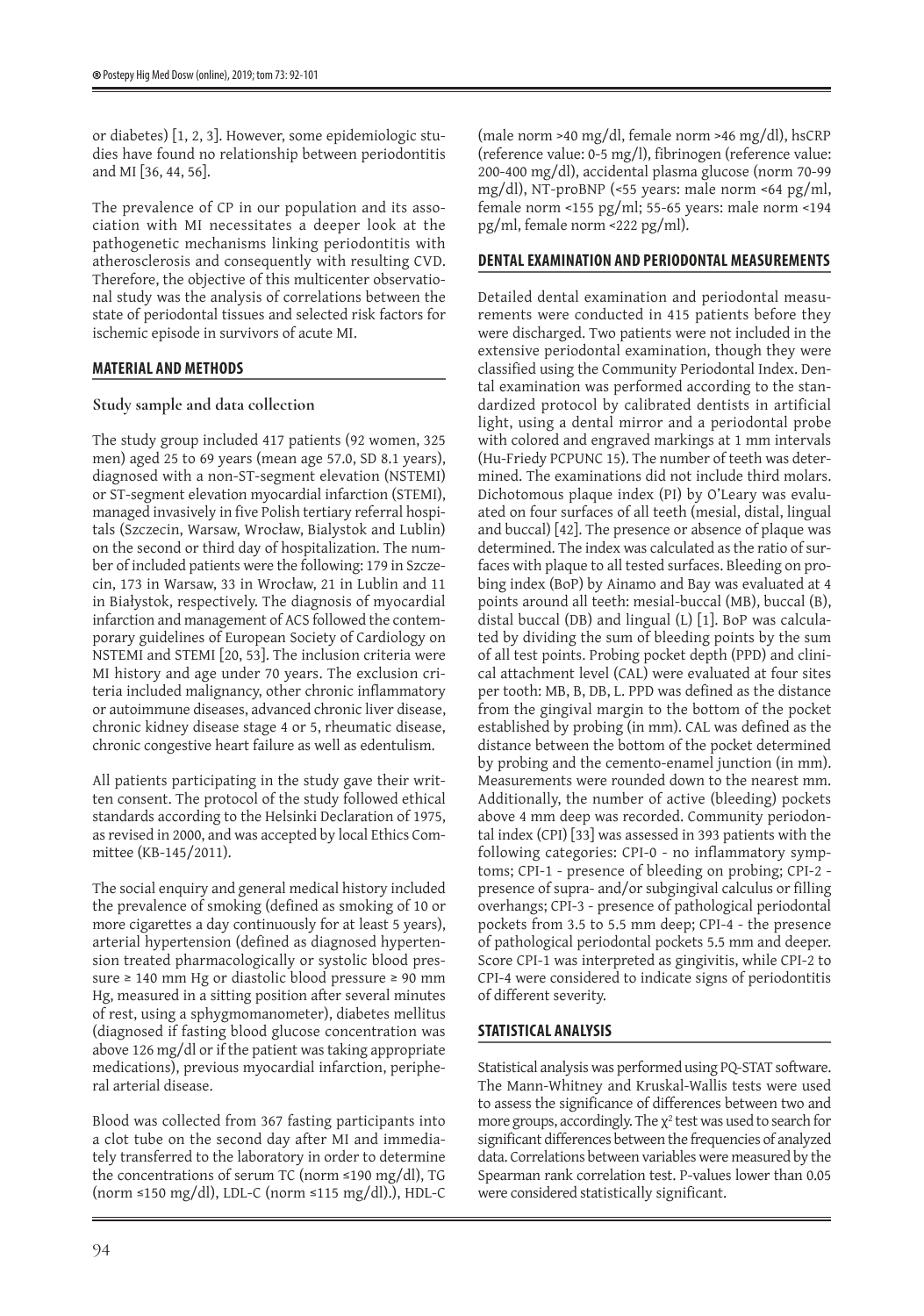Missing data were assumed to be independent both of observable variables and of unobservable parameters of interest, and occurred entirely at random. Pairwise deletion analyses were performed, including all cases in which variables of interest were present and thus maximizing all data available by an analysis basis.

## **RESULTS**

All the patients were diagnosed with acute myocardial infarction and subjected to invasive therapy. STEMI was diagnosed in 24.9% of patients while NSTEMI in the remaining 75.1%. History of previous myocardial infarction was positive in 23.3% of studied patients. Most of the patients were current or past smokers of tobacco (almost 80%), arterial hypertension was present in 90.1% of individuals in the study group, whereas diabetes in almost 25% of the patients. During hospitalization patients received dual antiplatelet therapy, statin and ACEI/ARB treatment. Patients with history of previous acute coronary syndrome received long-term antiplatelet therapy with aspirin 75 mg/d and statin therapy.

The results of the periodontal examination showed an average of 12 preserved teeth in women and 18 in men (total median: 16 preserved teeth). Mean values of plaque index (PI) were high in both females and males (76.9% and 78.2% respectively). Also, the BOP index was high, regardless of gender (44.6%). There were significantly more pockets > 4 mm in men. None of the study participants exhibited healthy periodontium when assessed using the Community Periodontal Index. Only 4.1% of the investigated patients presented a satisfactory state of periodontal tissues, with only superficial gums inflammation (CPI-1). Slight periodontitis (CPI-2) was found in 8.4%, moderate periodontitis (CPI-3) in 34.6% and severe periodontitis (CPI-4) in 45.5% of the studied patients. The rest of the patients (11.4%) had only residual dentition, which does not allow us to qualify the patient according to the CPI scale. Clinical characteristics and periodontal status in relation to medical history findings are presented in Table 1. The number of lost teeth, BOP, mean PPD, number of active PPD>4 mm, CAL and CPI were correlated with smoking. The number of teeth in patients with diabetes was significantly lower than among the non-diabetic group. We found no differences in periodontal status between patients with STEMI or NSTEMI.

PPD, CAL and mean CPI were significantly higher in patients suffering from the first myocardial infarction than in patients with a history of previous MI. 10.3% of myocardial infarction patients presented coexisting peripheral arterial disease (PAD) and this group showed significantly more advanced forms of periodontitis, when compared to patients without peripheral artery disease (Table 2). On the other hand, patients with previous myocardial infarction had better periodontal status (as represented by CPI score), when compared to those with no previous cardiovascular events.

Significant differences in lipid profiles according to the periodontal status were found (Table 3). Patients with CPI 2–4 presented a significantly higher total cholesterol level and LDL cholesterol levels when compared to patients with CPI < 2. hsCRP levels were also significantly increased in the former. There were significant differences in periodontal status depending on the LDL levels. Patients with LDL above 120 mg/dl presented worse periodontal status (mean PD, CAL and percentage of pockets ≥ 4 mm with positive BOP) when compared to the other groups (Table 4).

# **DISCUSSION**

The aim of this case-control study of consecutive 417 survivors of acute myocardial infarction was to evaluate potential relationships between chronic periodontitis and cardiovascular risk profile during the acute phase of MI. It should be understood that the etiologies of periodontitis and MI, both of which share some common risk factors, such as age, tobacco smoking and diabetes mellitus, are of a chronic inflammatory nature [36, 44, 56]. All of the above mentioned issues may influence periodontitis as well as MI separately, which may act as confounding factors and affect statistical analyses [7, 31]. Therefore, it is of utmost importance to investigate various dependent and independent risk factors of MI, one of which might be a relationship between MI and chronic periodontitis.

Age and gender are important, non-modifiable risk factors for both periodontal disease and cardiovascular disease. Studies by Persson et al. [45] showed that both of these diseases may occur simultaneously, particularly in individuals over 60 years of age. The occurrence of periodontitis was observed in about 50% of people aged over 60 years, and 55% of subjects were overweight or underwent an episode of stroke or acute coronary syndrome [45]. Our study also showed a higher incidence of periodontal disease in men, as well as higher general percentage of men among patients (recruited consecutively from patients presenting to the ward). Male susceptibility to the occurrence of periodontal disease and cardiovascular disease was also observed by other authors [24, 25, 55].

When analyzing the group of patients after MI it is clear that the number of preserved teeth and the condition of periodontal tissues is much worse compared to epidemiological studies on randomly selected Poles of the same age group [15, 32]. Indeed, the average number of preserved teeth in the group after myocardial infarction was 12 in women and 18 in men (mean 16). While tooth loss can be attributed to many reasons, in CVD patients population this process indicates a preceding accumulation of oral inflammatory processes [34]. Study by Górski et al. [16] showed an average of 24 teeth in the control group of the same age. In the group of patients after myocardial infarction also the percentage of edentulous individuals was high at 16.3% in women and 9.2%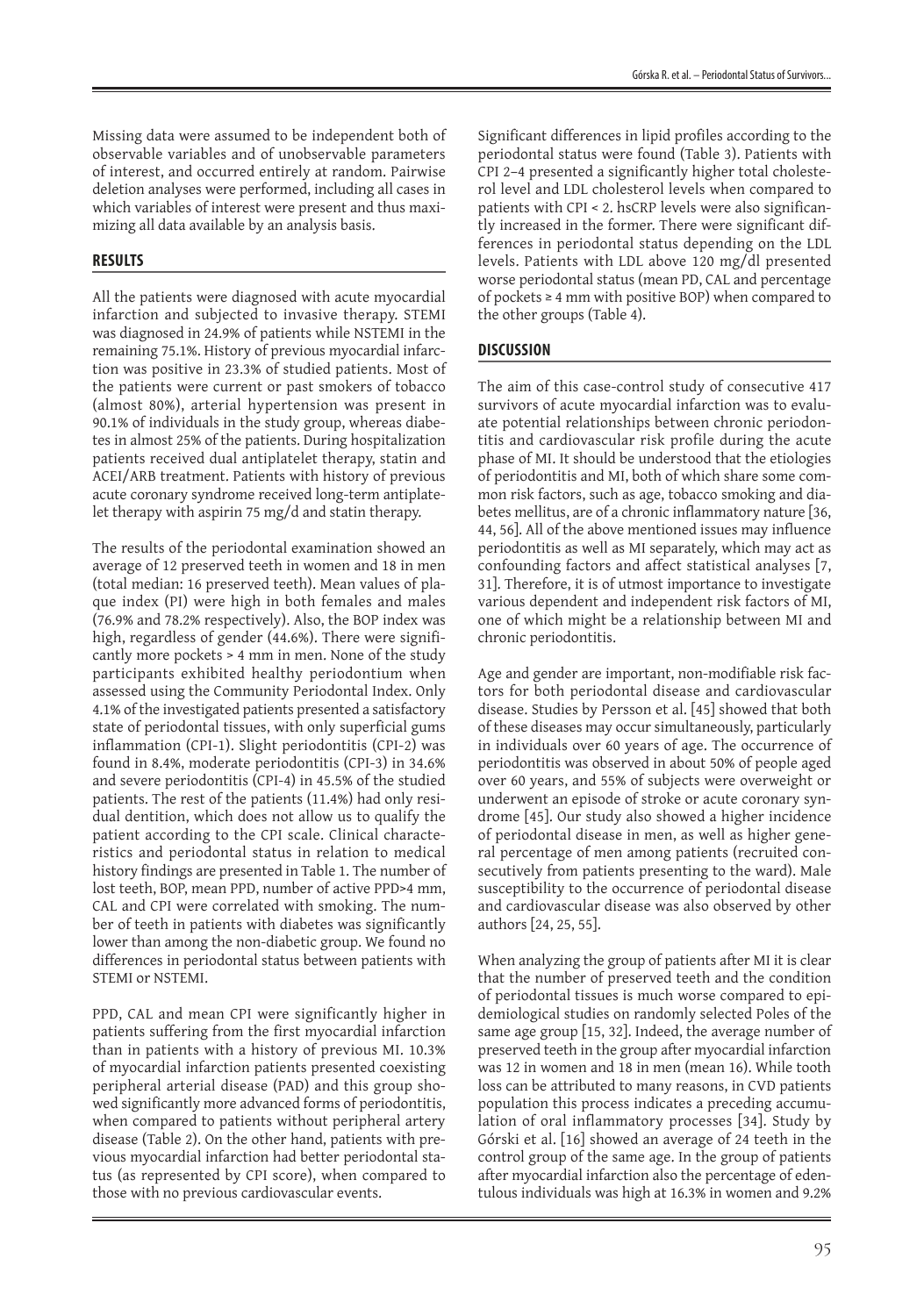Table 1. Periodontal status of examined patients with myocardial infarction (Mann-Whitney test was used for all the comparisons apart from smoking, where Kruskal-Wallis ANOVA was applied)

|                     |                        | Number of<br>lost teeth<br>[median (Q1-<br>(23)] | PI(%)<br>mean $\pm$<br>SD | BOP(%)<br>mean $\pm$<br>SD | PD, mm<br>mean $\pm$<br>SD | $PD \geq 4$<br>$mm +$<br><b>BOP</b><br>mean $\pm$<br>SD | $PD \geq 4$<br>$mm +$<br>BOP (%)<br>mean $\pm$<br>SD | CAL, mm<br>mean $\pm$<br>SD | $ P =4$<br>(%) | <b>CPI</b><br>(median<br>$(Q1 - Q3)$ |
|---------------------|------------------------|--------------------------------------------------|---------------------------|----------------------------|----------------------------|---------------------------------------------------------|------------------------------------------------------|-----------------------------|----------------|--------------------------------------|
|                     | Females (22.1%)        | 16<br>$(10-24)$                                  | $76.9 +$<br>25.4          | 45.0 $\pm$<br>30.8%        | $2.8 \pm 1.3$              | 6<br>$(2-15)$                                           | 24.8 $\pm$<br>25.1                                   | $3.9 \pm 2.0$               | 33.7%          | $3(3-4)$                             |
| Gender              | Males (77.9%)          | 10<br>$(5-19)$                                   | $77.6 \pm$<br>22,2        | 44.2 $\pm$<br>28.6%        | $2.8 \pm 1.0$              | $11(5-22)$                                              | $27.3 +$<br>24.6                                     | $3.9 \pm 2.2$               | 45.5%          | $4(3-4)$                             |
|                     | P                      | < 0.01                                           | 0.73                      | 0.95                       | 0.62                       | < 0.01                                                  | 0.26                                                 | 0.83                        | 0.19           | < 0.05                               |
|                     | STEMI (75,1%)          | $12(6-20)$                                       | $77.1 +$<br>23.6          | 43.6 $\pm$<br>28.2%        | $2.9 \pm 1.1$              | $11(4-21)$                                              | $27.6 \pm$<br>25.6                                   | $4.0 \pm 2.2$               | 46.7%          | 4<br>$(3-4)$                         |
| Type of MI          | <b>NSTEMI (24,9%)</b>  | $13(7-21)$                                       | $78.8 \pm$<br>20.3        | $42.4 +$<br>28.3%          | $2.7 \pm 0.9$              | 8<br>$(3-16)$                                           | $26.0 \pm$<br>23.2                                   | $3.9 \pm 2.2$               | 40.7%          | 3<br>$(3-4)$                         |
|                     | P                      | 0.63                                             | 0.79                      | 0.78                       | 0.33                       | 0.17                                                    | 0.81                                                 | 0.43                        | 0.61           | 0.55                                 |
| History of MI       | Yes (12.7%)            | 10<br>$(5-18)$                                   | $79.7 +$<br>21.5          | $41.1 +$<br>27.8%          | $2.1 \pm 0.8$              | $6(0-15)$                                               | $16.7 +$<br>19.0                                     | $2.4 \pm 2.3$               | 40.4%          | 3<br>$(2-4)$                         |
|                     | No (87.3%)             | 12<br>$(6-20)$                                   | $77.1 +$<br>23.1          | 44.8 $\pm$<br>29.2%        | $3.0 \pm 1.0$              | $10(5-21)$                                              | $28.4 \pm$<br>25.4                                   | $4.1 \pm 2.0$               | 46.3%          | $\overline{4}$<br>$(3-4)$            |
|                     | P                      | 0.23                                             | 0.55                      | 0.45                       | < 0.01                     | < 0.01                                                  | < 0.01                                               | < 0.01                      | 0.71           | 0.01                                 |
| Hyper-tension       | Yes<br>$(90.1\%)$      | 12<br>$(7-20)$                                   | $78.5 +$<br>22.4          | $46.1 +$<br>28.8%          | $3.0 \pm 1.1$              | $10(5-20)$                                              | $29.3 +$<br>25.4                                     | $4.2 \pm 2.0$               | 48.5%          | 4<br>$(3-4)$                         |
|                     | No<br>$(9.9\%)$        | 12<br>$(6-17)$                                   | $86.0 +$<br>17.9          | $50.5 +$<br>30.5%          | $2.8 \pm 0.9$              | $8(3-21)$                                               | $23.4 \pm$<br>21.9                                   | $4.1 \pm 1.8$               | 47.1%          | $\overline{3}$<br>$(3-4)$            |
|                     | р                      | 0.15                                             | 0.06                      | 0.39                       | 0.35                       | 0.48                                                    | 0.20                                                 | 0.54                        | 0.95           | 0.48                                 |
| Peripheral arterial | Yes<br>$(10.3\%)$      | 15<br>$(10-20)$                                  | $90.7 +$<br>15.3          | $68.2 \pm$<br>30.4%        | $3.1 \pm 0.9$              | $9(2-16)$                                               | $31.6 \pm$<br>26.6                                   | $5.1 \pm 2.0$               | 45.5%          | 3<br>$(3-4)$                         |
| disease             | No (89.7%)             | 10<br>$(5-17)$                                   | $82.0 +$<br>20.3          | $46.2 +$<br>29.6%          | $2.7 \pm 1.1$              | $9(2-19)$                                               | $23.4 \pm$<br>22.4                                   | $3.4 \pm 2.1$               | 44.2%          | 3<br>$(3-4)$                         |
|                     | P                      | 0.02                                             | 0.03                      | < 0.01                     | 0.07                       | 0.86                                                    | 0.10                                                 | < 0.01                      | 0.89           | 0.62                                 |
| Smoking             | At present<br>(49.3%)  | $14(7-21)$                                       | $80.4 \pm$<br>20.5        | 48.0 $\pm$<br>28.7%        | $3.1 \pm 1.2$              | $12(6-22)$                                              | $32.8 \pm$<br>27.0                                   | $4.5 \pm 2.0$               | 50.7%          | 4<br>$(3-4)$                         |
|                     | In the past<br>(27.8%) | $11(5-20)$                                       | 74.1 $\pm$<br>23.4        | $41.1 \pm$<br>29.1%        | $2.6 \pm 0.9$              | $7(2-17)$                                               | $22.0 \pm$<br>22.5                                   | $3.2 \pm 2.2$               | 37.1%          | 3<br>$(3-4)$                         |
|                     | Never (22.9%)          | $10(5-17)$                                       | $75.1 \pm$<br>26.0        | $40.6 \pm 28.6$            | $2.6 \pm 0.7$              | $9(3-18)$                                               | $20.1 \pm$<br>19.1                                   | $3.3 \pm 1.9$               | 43.4%          | $(3-4)$                              |
|                     | P                      | 0.01                                             | 0.06                      | 0.04                       | < 0.01                     | < 0.01                                                  | < 0.01                                               | < 0.01                      | 0.36           | 0.01                                 |
|                     | Yes (24.2%)            | 16<br>$(7-22)$                                   | 79.7 $\pm$<br>20.5        | $46.3 +$<br>31.6%          | $2.8 \pm 0.9$              | $7(2-14)$                                               | $25.2 +$<br>23.7                                     | $4.3 \pm 2.0$               | 41.9%          | $3(3-4)$                             |
| Diabetes mellitus   | No (75.8%)             | 11<br>$(6-20)$                                   | $76.5 \pm$<br>23.6        | $43.3 \pm$<br>27.9%        | $2.9 \pm 1.1$              | $11(4-22)$                                              | $27.4 \pm$<br>25.1                                   | $3.8 \pm 2.2$               | 47.0%          | $4(3-4)$                             |
| P                   |                        | 0.01                                             | 0.36                      | 0.59                       | 0.87                       | 0.01                                                    | 0.46                                                 | 0.09                        | 0.68           | 0.49                                 |

in men (mean 10.8%), in the control group examined by the above-mentioned author the number of edentulous patients was 2.5%. The majority of studies have reported on an association between the number of missing teeth and MI status [3, 31]. Research by Desvarieux et al. [9] on the relation between the number of teeth and progression of atherosclerosis and risk of myocardial infarction showed plaque in carotid arteries in 46% of individuals who had lost from 0 to 9 teeth and in 60% of individuals who had lost more than 10 teeth. Also, studies by Schillinger et al. [49] indicated that toothless patients had more advanced atherosclerotic lesions in carotid arte-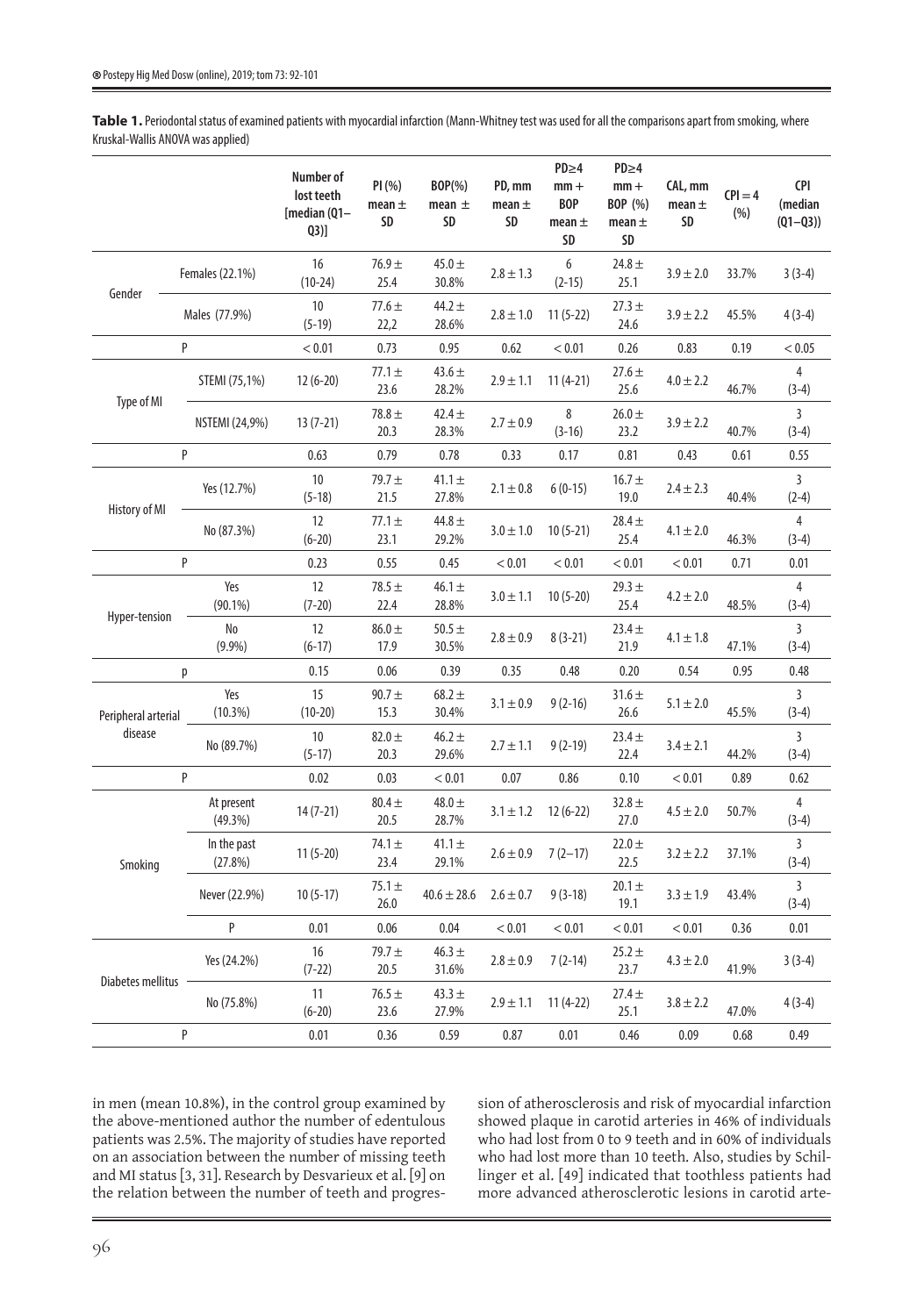| Severity of periodontitis | $PAD +$<br>$(10.3\%)$ |              | $PAD - (89.7%)$ | Previous $MI +$<br>(12.7%) |              | <b>Previous MI</b> –<br>(87.3%) |
|---------------------------|-----------------------|--------------|-----------------|----------------------------|--------------|---------------------------------|
| Median CPI $<$ 2          | 4.5%                  |              | 17.9%           | 28.6%                      |              | 9.0%                            |
| Median CPL 2 or 3         | 50.0%                 | $p = 0.0187$ | 57.6%           | 55.1%                      | $p = 0.0005$ | 59.2%                           |
| Median CPI $>3$           | 45.5%                 |              | 24.5%           | 16.3%                      |              | 31.8%                           |

Table 2. Relationship between periodontal health and previous myocardial infarction or peripheral arterial disease (PAD) in patients with acute MI (χ<sup>2</sup> test)

ries. Holmlund et al. [22] reported that individuals with more than 10 teeth demonstrated a 7-fold increase in the risk of mortality from a heart attack compared to persons with more than 25 teeth, as well as that more advanced atherosclerotic lesions in carotid arteries are present in individuals with fewer teeth. In own study the number of teeth in patients with diabetes was significantly lower than among non-diabetic group. Surprisingly, these patients presented lower number of active PPD > 4 mm, which may be related to higher tooth loss, suggesting more oral cavity sanitation procedures being performed in those suffering from diabetes.

We found a high prevalence of advanced periodontitis among patients with acute coronary syndrome. Only 12% of investigated subjects showed satisfactory periodontal status. The state of periodontal tissues evaluated by the number and percentage of patients with pockets above 4 mm and average CAL was higher compared to the control group in the study by Górski et al. [16], amounting to 14.3 vs 8.5 and 4.2 vs 2.5, respectively. No differences in periodontal status between patients with STEMI or NTEMI were detected. The recent metanalysis by Shi et al. found that MI patients had worse periodontal and oral hygiene status, as well as fewer teeth than did control subjects [50]. The differences in the means of PPD and CAL between MI patients and control subjects were 1.209 and 1.000 mm, respectively. Similarly, MI patients presented a higher level of plaque and BoP, which indicated poor oral hygiene. Likewise, they lost

more than 4 teeth more than the control subjects (difference in means: 4.122, 95% CI: 2.012-6.232, p=0.000). Quite unexpectedly, however, periodontitis was more advanced in patients hospitalized due to the first myocardial infarction than in patients with a history of previous MI. The prevalence of severe periodontitis almost doubled in the former 31.8% vs 16.3% (p<0.01). A possible explanation of this finding could be that patients with a history of myocardial infarction received statins which can show a beneficial effect on periodontitis [19, 48]. By the same token, resolvins show an ability to regulate neutrophilic infiltration, downregulates cytokines and prostaglandins, stimulates macrophage-mediated phagocytosis of microbes and cellular debris [21, 41]. Moreover, there is also some data suggesting the potential preventive effect of low dose aspirin on periodontitis [11]. Most probably, patients with previous MI were more aware of CHD risk factors and were undertaking preventive measures, including control of oral hygiene. 10.3% of studied myocardial patients presented coexisting peripheral arterial disease and this group showed significantly more advanced signs of periodontitis when compared to patients with MI but without peripheral artery disease. They presented a higher number of lost teeth and increased BOP.

Disorders in lipidogram (increased TC, TG, LDL-C and decreased HDL-C) as well as in hsCRP concentration show strong correlations with the occurrence of CVD [10, 30]. Interestingly, we observed a positive rela-

|  | Table 3. Laboratory tests based on periodontal status according to CPI values (Spearman rank test) |
|--|----------------------------------------------------------------------------------------------------|
|  |                                                                                                    |

|                                          | Median CPI $<$ 2<br>(periodontal health or signs of gingivitis)<br>(11.8%) | Median CPI $\geq$ 2<br>(signs of periodontitis)<br>(88.2%) | P      |  |
|------------------------------------------|----------------------------------------------------------------------------|------------------------------------------------------------|--------|--|
| <b>Total cholesterol</b><br>$(TC)$ mg/dl | 180.4 (42.8)                                                               | 203.7 (50.0)                                               | 0.0072 |  |
| Low-density cholesterol (LDL) mg/dl      | 107.6(36.5)                                                                | 127.9(43.3)                                                | 0.0069 |  |
| <b>Triglycerides</b><br>$(TG)$ mg/dl     | 162.0 (115.5)                                                              | 161.3 (106.5)                                              | 0.3    |  |
| hsC-reactive protein<br>$(CRP)$ mg/dl    | 20.6(43.3)                                                                 | 25.0(47.5)                                                 | 0.0294 |  |
| Accidental Plasma Glucose mg/dl          | 120.5(48.3)                                                                | 121.5(53.3)                                                | 0.8    |  |
| Fibrinogen mg/dl                         | 366.9 (132.3)                                                              | 361.4 (103.6)                                              | 0.7    |  |
| NT-proBNP pg/ml                          | 1477 (1489)                                                                | 1189 (1424)                                                | 0.7    |  |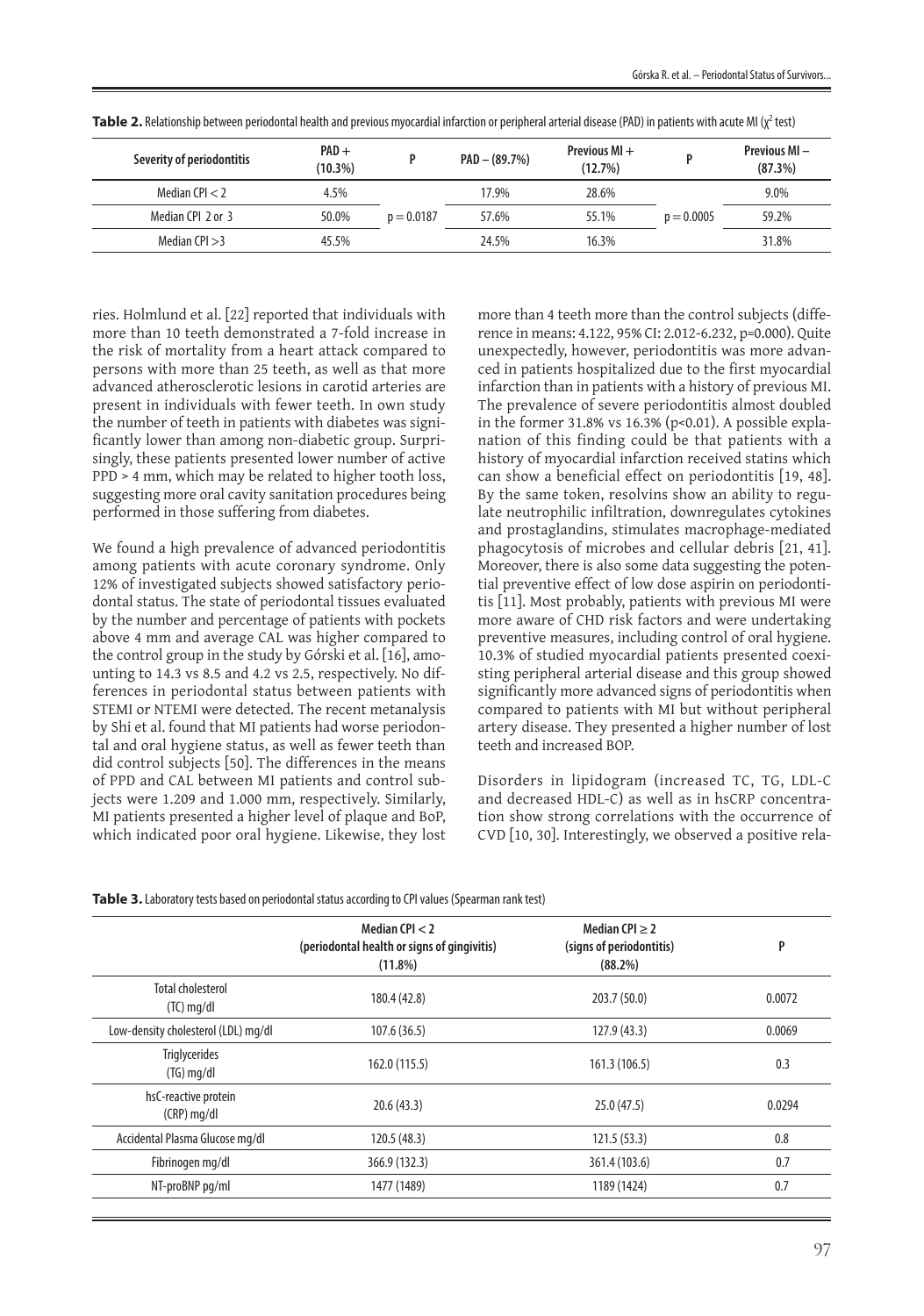|                      | $LDL < 80$ mg/dl<br>(17.3%) | $LDL = 80-120$<br>mq/dl<br>(31.2%) | $LDL > 120$ mg.dl<br>(51.5%) | P value (Kruskal-Wallis test) |
|----------------------|-----------------------------|------------------------------------|------------------------------|-------------------------------|
| Number of lost teeth | $12(8-21)$                  | $12(5-21)$                         | $12(6-20)$                   | 0.0535                        |
| PI                   | $73.6 \pm 26.3\%$           | $77.1 \pm 24.0\%$                  | $78.5 \pm 21.1\%$            | 0.67                          |
| BOP                  | $39.9 \pm 29.0\%$           | $42.5 \pm 27.$ %                   | $46.5 \pm 28.3\%$            | 0.2                           |
| mean PD              | $2.8 \pm 1.0$               | $2.7 \pm 1.0^{\text{ a}}$          | $3.1 \pm 1.1$ <sup>a</sup>   | $0.0124$ <sup>a</sup>         |
| $PD \geq 4$ mm + BOP | $23.7 \pm 25.5\%$           | $24.9 \pm 25.5\%$                  | $30.7 \pm 24.6\%$            | 0.0211                        |
| mean CAL             | $3.7 \pm 2.4$               | $3.6 \pm 2.4^{\circ}$              | $4.3 \pm 2.0^{\circ}$        | 0.013 <sup>b</sup>            |
| median CPI           | $3(2-3)$                    | $3(2-4)$                           | $3(3-4)$                     | 0.0535                        |
| Plasma Glucose       | $122.1 \pm 54.9$            | $115.3 \pm 53.8$                   | $120.5 \pm 41.1$             | 0.33                          |
| <b>CRP</b>           | $27.6 \pm 63.1$             | $21.5 \pm 45.5$                    | $21.8 \pm 36.8$              | 0.15                          |
| Fibrinogen           | $273.0 \pm 174.5$           | $309.8 \pm 158.1$                  | $346.5 \pm 156.1$            | 0.49                          |

**Table 4.** Clinical periodontal status and selected laboratory test according to low density cholesterol (LDL) values intervals

tionship between plasma total cholesterol, LDL cholesterol and hsCRP levels and periodontitis severity. Patients with severe periodontitis presented the highest concentrations of the above mentioned. This confirms findings of another study in which positive and significant correlations between PPD, CAL and lipid disorders and hsCRP concentration were observed, even after adjusting for confounders [12, 38, 43, 48]. CRP levels in patients with CHD and CP equaled 7.3 mg/L, in patients with periodontitis only 2.4 mg/L, and in individuals with healthy periodontium, 1.4 mg/L [35]. Patients with diabetes mellitus, acute MI and periodontitis had considerably higher hsCRP serum levels (5.31 mg/L) than non-diabetic patients (2.38 mg/L) [5].

In our study we observed a correlation between smoking and average pocket depth, the number and percentage pockets above 4 mm and an average loss of clinical attachment loss. The study also shows that most people who experienced a heart attack were past or present cigarette smokers. Results obtained by other authors confirm our data. Hyman et al. [26] demonstrated that smokers with concomitant advanced periodontitis were at an 8-fold higher risk of myocardial infarction. Tobacco smoking is undoubtedly the most important risk factor for both CVD and CP [14, 55]. Studies have shown that in the case of the death of a smoker before 50 years of age due to CVD, there is an 80% probability that such a death was caused by the addiction [18].

Another modifiable risk factor for both diseases is diabetes. Own study shows that 25% of the patients after myocardial infarction also suffered from coexisting diabetes. Wożakowska-Kapłon et al. [60] observed diabetes in 34% of MI patients younger than 60 years old. The risk of periodontitis progression in patients with poorly controlled diabetes is 11 times higher than in healthy

controls [54]. Studies by Kannel and McGee [29] showed that diabetes increases the risk of fatal cardiovascular complications 1.7 times in men and 2.1 times in women. The INTERHEART study showed that diabetes increases the risk of MI 3.08 times and of mortality in patients with acute coronary syndrome [61]. On the other hand, studies by Gerstein et al. [13] indicated that the risk of MI rises with values of HbA1C > 5.4%, and any growth in hemoglobin concentration by one percentage point independently increases the risk of MI by additional 19%.

In our study group, more than 90% of patients with MI had arterial hypertension, which is a very important risk factor for cardiovascular disease, and recent studies increasingly indicate a relationship between the state of marginal periodontal tissues and blood pressure values [4]. This correlation appears to result from the outflow of bacteria associated with periodontitis, which may be responsible for the increase in both systolic and diastolic blood pressure through an immune reaction by activating T lymphocytes. The immune reaction may cause increased sensitivity of the body to the action of angiotensin II [8].

Our study has some limitations that need to be taken into account. First, it was an observational study and as such it did not allow us to draw definite conclusions on causality. Although all patients were treated according to current recommendations for acute coronary syndromes, their management was not adjudicated. Second, limited data on previous therapy was available. Third, while staying in the hospital patients might not have maintained their daily oral hygiene, which could contribute to higher plaque indices and BoP. Moreover, the correlations with BoP may be partially explained by the use of antiplatelet medications. More well-designed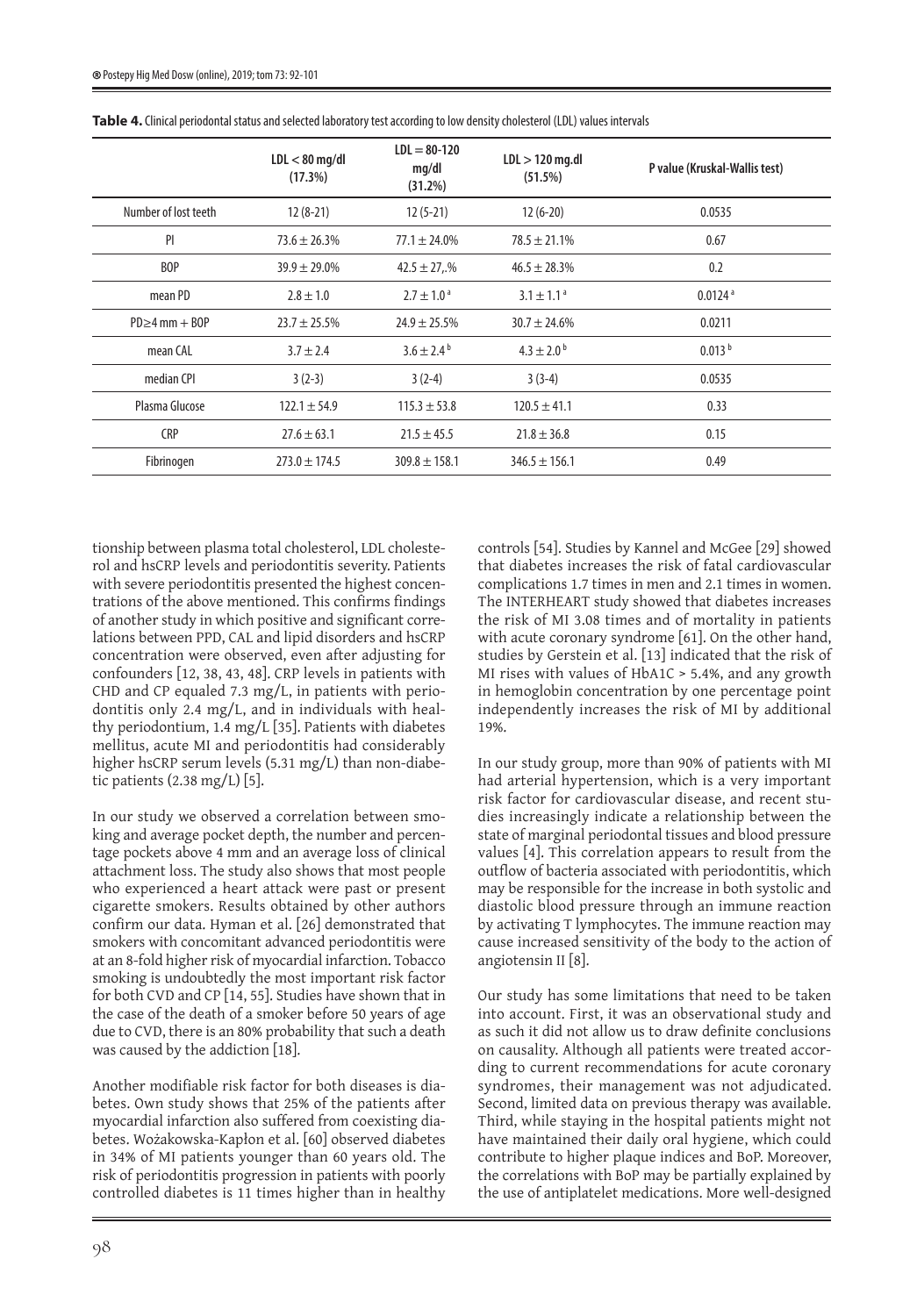and high-quality studies on the relationship between MI and periodontitis, especially those evaluating the effect of periodontal treatment on the reduction of MI events, should be carried out.

### **CONCLUSIONS**

In summary, MI patients had poor periodontal health and more than 88% of them presented with CP. Moreover, severe periodontitis almost doubled in patients suffering from the first MI as compared to those with the second episode of acute MI. At the same time, total cholesterol, LDL and CRP levels were above the desirable range in this group of patients. Other mutual risk fac-

#### **REFERENCES**

[1] Ainamo J., Bay I.: Problems and proposals for recording gingivitis and plaque. Int. Dent. J., 1975; 25: 229-235

[2] Akamatsu Y., Yamamoto T., Yamamoto K., Oseko F., Kanamura N., Imanishi J., Kita M.: Porphyromonas gingivalis induces myocarditis and/or myocardial infarction in mice and IL-17A is involved in pathogenesis of these diseases. Arch. Oral. Biol., 2011; 56: 1290-1298

[3] Andriankaja O.M., Gence R.J., Dorn J., Dmochowski J., Hovey K., Falkner K.L., Scannapieco F., Trevisan M.: The use of different measurements and definitions of periodontal disease in the study of the association between periodontal disease and risk of myocardial infarction. J. Periodontol., 2006; 77: 1067-1073

[4] Arowojolu M.O., Oladapo O., Opeodu O.I., Nwhator S.O.: An evaluation of the possible relationship between chronic periodontitis and hypertension. J. West Afr. Coll. Surg., 2016; 6: 20-38

[5] Arregoces F.E., Uriza C.L., Porras J.V., Camargo M.B., Morales A.R.: Relation between ultra-sensitive C-reactive protein, diabetes and periodontal disease in patients with and without myocardial infarction. Arq. Bras. Endocrinol. Metabol., 2014; 58: 362-368

[6] Bale B.F., Doneen A.L., Vigerust D.J.: High-risk periodontal pathogenes contribute to the pathogenesis of atherosclerosis. Postgrad. Med. J., 2017; 93: 215-220

[7] Blaizot A., Vergnes J.N., Nuwwareh S., Amar J., Sixou M.: Periodontal diseases and cardiovascular events: meta-analysis of observational studies. Int. Dent. J., 2009; 59: 197-209

[8] Campbell L., Millhouse E., Malcolm J., Culshaw S.: T cells, teeth and tissue destruction - what do T cells do in periodontal disease? Mol. Oral Microbiol., 2016; 31: 445-456

[9] Desvarieux M., Demmer R.T., Rundek T., Boden-Albala B., Jacobs D.R.Jr., Sacco R.L., Papapanou P.N.: Periodontal microbiota and carotid intima-media thickness: the Oral Infections and Vascular Disease Epidemiology Study (INVEST). Circulation, 2005; 111: 576-582

[10] Di Angelantonio E., Sarwar N., Perry P., Kaptoge S., Ray K.K., Thompson A., Wood A.M., Lewington S., Sattar N., Packard C.J., Collins R., Thompson S.G., Danesh J.: Major lipids, apolipoproteins, and risk of vascular disease. JAMA, 2009; 302: 1993-2000

[11] El-Sharkawy H., Aboelsaad N., Eliwa M., Darweesh M., Alshahat M., Kantarci A., Hasturk H., Van Dyke T.E.: Adjunctive treatment of chronic periodontitis with daily dietary supplementation with omega-3 fatty acids and low-dose aspirin. J. Periodontol., 2010; 81: 1635-1643

[12] Flores M.F., Montenegro M.M., Fyrtado M.V., Polanczyk C.A., Rösing C.K., Haas A.N.: Periodontal status affects C-reactive protein and lipids in patients with stable heart disease from a tertiary care cardiovascular clinic. J. Periodontol., 2014; 85: 545-553 tors, such as age, smoking, arterial hypertension and diabetes mellitus, were also very prevalent. All of the abovementioned data may suggest that patients diagnosed with chronic periodontitis may possess a greater risk of developing cardiovascular diseases such as myocardial infarction. It remains to be seen whether the list of known risk factors for MI will be supplemented by periodontitis.

#### **ACKNOWLEDGMENT**

The authors would like to thank Prof. Grzegorz Opolski and MD Ewa Nargiełło for their help with the acquisition of data.

[13] Gerstein H.C., Islam S., Anand S., Almahmeed W., Damasceno A., Dans A., Lang C.C., Luna M.A., McQueen M., Rangarajan S., Rosengren A., Wang X., Yusuf S.: Dysglycaemia and the risk of acute myocardial infarction in multiple ethnic groups: an analysis of 15,780 patients from the INTERHEART study. Diabetologia, 2010; 53: 2509-2517

[14] Gillespie C.D., Wigington C., Hong Y.: Coronary heart disease and stroke deaths - United States, 2009. MMWR, 2013; 62: 157-160

[15] Górska R., Pietruska M., Dembowska E., Wysokińska-Miszczuk J., Włosowicz M., Konopka T.: Prevalence of periodontal disease in 35- 44 year-olds in the large urban agglomerations. Dent. Med. Probl., 2012; 49: 19-27

[16] Górski B., Nargiełło E., Grabowska E., Opolski G., Górska R.: The association between dental status and risk of acute myocardial infarction among Poles: case-control study. Adv. Clin. Exp. Med., 2016; 25: 861-870

[17] Gurav A.N.: The implication of periodontitis in vascular endothelial dysfunction. Eur. J. Clin. Invest., 2014; 44: 1000-1009

[18] Hackshaw A., Morris J.K., Boniface S., Tang J.L., Milenković D.: Low cigarette consumption and risk of coronary heart disease and stroke: meta-analysis of 141 cohort studies in 55 study reports. BMJ, 2018; 360: j5855

[19] Hamilton J.A., Hasturk H., Kantarci A., Serhan C.N., Van Dyke T.: Atherosclerosis, periodontal disease, and treatment with resolvins. Curr. Atheroscler. Rep., 2017; 19: 57

[20] Hamm C.W., Bassand J.P., Agewall S., Bax J., Boersma E., Bueno H., Caso P., Dudek D., Gielen S., Huber K., Ohman M., Petrie M.C., Sonntag F., Uva M.S., Storey R.F., Wijns W., Zahger D.: ESC Guidelines for the management of acute coronary syndromes in patients presenting without persistent ST-segment elevation: The Task Force for the management of acute coronary syndromes (ACS) in patients presenting without persistent ST-segment elevation of the European Society of Cardiology (ESC). Eur. Heart J., 2011; 32: 2999-3054

[21] Hasturk H., Kantarci A., Goguet-Surmenian E., Blackwood A., Andry C., Serhan C.N., Van Dyke T.E.: Resolvin E1 regulates inflammation at the cellular and tissue level and restores tissue homeostasis in vivo. J. Immunol., 2007; 179: 7021-7029

[22] Holmlund A., Holm G., Lind L.: Severity of periodontal disease and number of remaining teeth are related to the prevalence of myocardial infarction and hypertension in a study based on 4,254 subjects. J. Periodontol., 2006; 77: 1173-1178

[23] Howell T.H., Ridker P.M., Ajani U.A., Hennekens C.H., Christen W.G.: Periodontal disease and risk of subsequent cardiovascular disease in U.S. male physicians. J. Am. Coll. Cardiol., 2001; 37: 445-450

[24] Hujoel P.P., Drangsholt M., Spiekerman C., DeRouen T.A.: Periodontal disease and coronary heart disease risk. JAMA, 2000; 284: 1406-1410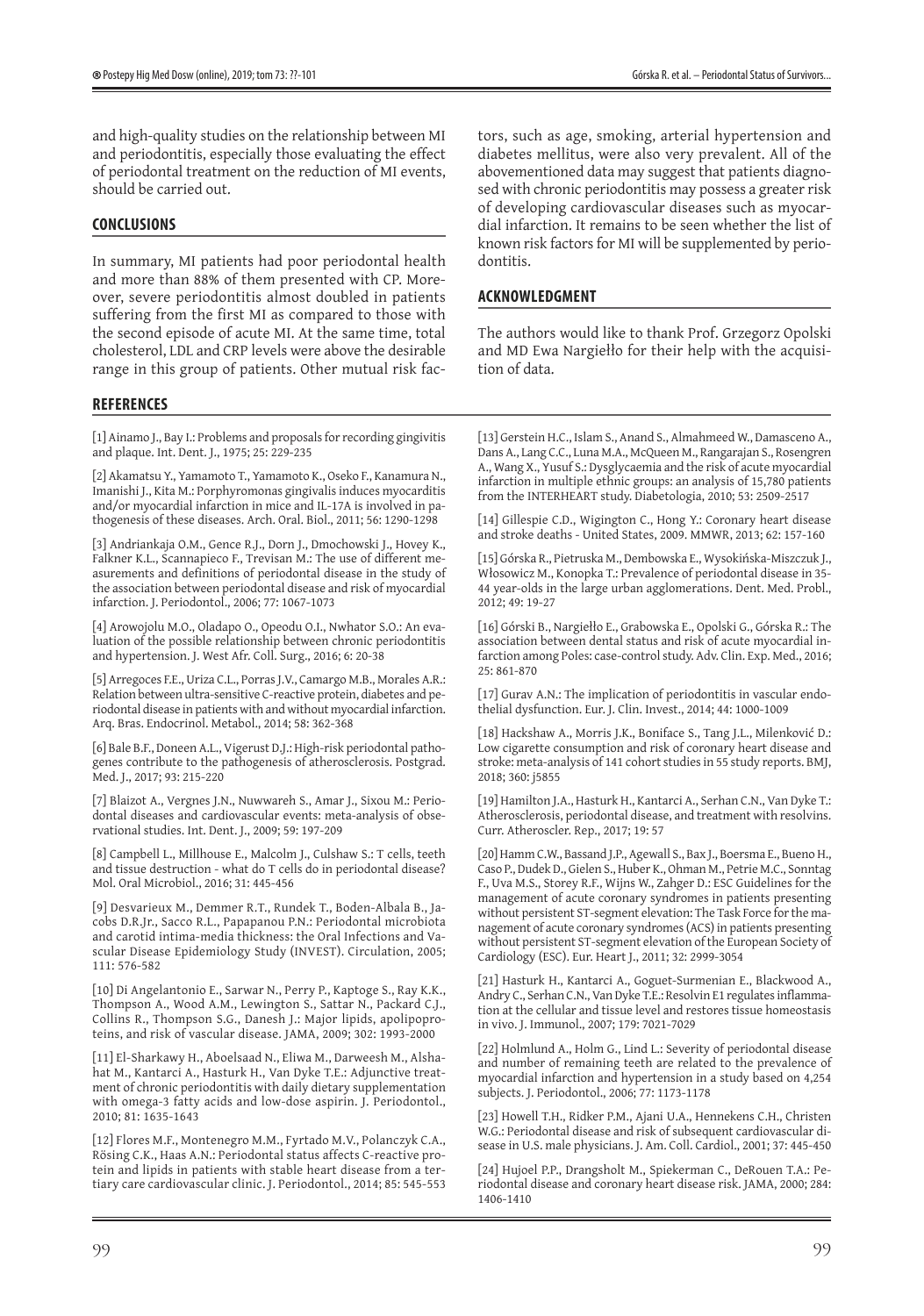[25] Humphrey L.L., Fu R., Buckley D.I., Freeman M., Helfrand M.: Periodontal disease and coronary heart disease incidence: a systematic review and meta-analysis. J. Gen. Intern. Med., 2008; 23: 2079-2086

[26] Hyman LL, Winn D.N., Reid B.C.: The role cigerette smoking in the association between periodontal disease and coronary heart disease. J. Periodontol., 2002; 73: 988-994

[27] Janket S.J., Baird A.E., Chuang S.K., Jones J.A.: Meta-analysis of periodontal disease and risk of coronary heart disease and stroke. Oral Surg. Oral Med. Oral Pathol. Oral Radiol. Endod., 2003; 95: 559-569

[28] Joshipura K.J., Wand H.C., Merchant A.T., Rimm E.B.: Periodontal disease and biomarkers related to cardiovascular disease. J. Dent. Res., 2004; 83: 151-155

[29] Kannel W.B., McGee D.L.: Diabetes and cardiovascular disease. The Framingham Study. JAMA, 1979; 241: 2035-2038

[30] Kaptoge S., Di Angelantonio E., Lowe G., Pepys M.B., Thompson S.G., Collins R., Danesh J.: C-reactive protein concentration and risk of coronary heart disease, stroke, and mortality: an individual participant meta-analysis. Lancet, 2010; 375: 132-140

[31] Kodovazenits G., Pitsavos C., Papadimitriou L., Vrotsos I.A., Stefanadis C., Madianos P.N.: Association between periodontitis and acute myocardial infarction: a case-control study of nondiabetic population. J. Periodontal. Res., 2014; 49: 246-252

[32] Konopka T., Dembowska E., Pietruska M., Dymalski P., Górska R.: Periodontal status and selected parameters of oral condition of Poles aged 65 to 74 years. Przegl. Epidemiol., 2015; 69: 537-542

[33] Landry R.G., Jean M.: Periodontal Screening and Recording (PSR) Index: precursors, utility and limitations in a clinical setting. Int. Dent. J., 2002; 52: 35-40

[34] Liljestrand J.M., Havulinna A.S., Paju S., Männistö S., Salomaa V., Pussinen P.J.: Missing teeth predict incident cardiovascular events, diabetes, and death. J. Dent. Res., 2015; 94: 1055-1062

[35] Liu J., Wu Y., Ding Y., Meng S., Ge S., Deng H.: Evaluation of serum levels of C-reactive protein and lipid profiles in patients with chronic periodontitis and/or coronary heart disease in an ethnic Han population. Quintessence Int., 2010; 41: 239-247

[36] Lockhart P.B., Bolger A.F., Papapapanou P.N., Osinbowale O., Trevisan M., Levison M.E., Taubert K.A., Newburegr J.W., Gornik H.L., Gewitz M.H., Wilson W.R., Smith S.C.Jr., Baddour L.M.: Periodontal disease and atherosclerotic vascular disease: does the evidence support an independent association? A scientific statement from the American Heart Association. Circulation, 2012; 125: 2520-2544

[37] Łysek R.P., Szafraniec K., Polak M., Jankowski P., Micek A., Wolfshaut-Wolak R., Czarnacka D., Potempa J., Pająk A.: Relationship between past myocardial infarction, periodontal disease and Porphyromonas gingivalis serum antibodies: a case-control study. Cardiol. J., 2018; 25: 386-392

[38] Magán-Fernández A., Papay-Ramirez L., Tomás J., Marfil-Álvarez R., Rizzo M., Bravo M., Mesa F.: Association of simvastatin and hyperlipidemia with periodontal status and bone metabolism markers. J. Periodontol., 2014; 85: 1408-1415

[39] Nabel E.G.: Cardiovascular disease. New. Engl. J. Med., 2003; 349: 60-72

[40] Noguchi S., Toyokawa S., Miyoshi Y., Suyama Y., Inoue K., Kobayashi Y.: Five-year follow-up study of the association between periodontal disease and myocardial infarction among Japanese male workers: MY Health Up Study. J. Public. Health., 2015; 37: 605-611

[41] Ohira T., Arita M., Omori K., Recchiuti A., Van Dyke T.E., Serhan C.N.: Resolvin E1 receptor activation signals phosphorylation and phagocytosis. J. Biol. Chem., 2010: 285: 3451-3461

[42] O'Leary T.J., Drake R.B., Naylor J.E.: The plaque control record. J. Periodontol., 1972; 43: 38

[43] Paraskevas S., Huizinga J.D., Loos B.G.: A systematic review and meta-analyses on C-reactive protein in relation to periodontitis. J. Clin. Periodontol., 2008; 35: 277-290

[44] Perk J., De Backer G., Gohlke H., Graham I., Reiner Z., Verschuren M., Albus C., Benlian P., Boysen G., Cifkova R., Deaton C., Ebrahim S., Fisher M., Germano G., Hobbs R., et. al.: European guidelines on cardiovascular disease prevention in clinical practice (version 2012). The Fifth Joint Task Force of the European Society of Cardiology and Other Societies on Cardiovascular Disease Prevention in Clinical Practice (constituted by representatives of nine societies and by invited experts). Eur. Heart J., 2012; 33: 1635-1701

[45] Pesson R.E., Hollender L.G., Powell V.L., MacEntee M., Wyatt C.C., Kiyak H.A., Persson G.R.: Assessment of periodontal conditions and systemic disease in older subjects. II. Focus on cardiovascular diseases. J. Clin. Periodontol., 2002; 29: 803-810

[46] Punj A., Shenoy S.B., Subramanyam K.: Comparison of endothelial function in healthy patients and patients with chronic periodontitis and myocardial infarction. J. Periodontol., 2017; 88: 1234-1243

[47] Rydén L., Buhlin K., Ekstrand F., de Faire U., Gustafsson A., Holmer J., Kjellström B., Lindahl B., Norhammar A., Nygren Å., Näsman P., Rathnayake N., Svenungsson E., Klinge B.: Periodontitis increases the risk of a first myocardial infarction: a report from the PAROKRANK study. Circulation, 2016; 133: 576-583

[48] Sangwan A., Tewari S., Singh H., Sharma R.K., Narula S.C.: Effect of hyperlipidemia on response to nonsurgical periodontal therapy: Statin users versus nonusers. Eur. J. Dent., 2016; 10: 69-76

[49] Schillinger T., Kluger W., Exner M., Mlekusch W., Sabeti S., Amighi J., Wagner O., Minar E., Schillinger M.: Dental and periodontal status and risk for progression of carotid atherosclerosis: the inflammation and carotid artery risk for atherosclerosis study dental substudy. Stroke, 2006; 37: 2271-2276

[50] Shi Q., Zhang B., Huo N., Cai C., Liu H., Xu J.: Association between myocardial infarction and periodontitis: a meta-analysis of case-control studies. Front. Physiol., 2016; 7: 519

[51] Sulewska M., Pietruski J., Tycińska A., Musiał W., Duraj E., Pietruska M.: Evaluation of non-surgical periodontal treatment in patients with past history of myocardial infarction. Dent. Med. Probl., 2017; 54: 41-47

[52] Sulewska M., Pietruski J., Tycińska A., Musiał W., Duraj E., Pietruska M.: Status periodontologiczny pacjentów po przebytym zawale mięśnia sercowego. Stomatologia Współczesna, 2017; 1: 8-17

[53] Task Force on the management of ST-segment elevation acute myocardial infarction of the European Society of Cardiology (ESC), Steg P.G., James S.K., Atar D., Badano L.P., Blömstrom-Lundqvist C., Borger M.A., Di Mario C., Dickstein K., Ducrocq G., Fernandez-Aviles F., Gershlick A.H., Giannuzzi P., Halvorsen S., Huber K., et al.: ESC Guidelines for the management of acute myocardial infarction in patients presenting with ST-segment elevation. Eur. Heart J., 2012; 33: 2569-2619

[54] Taylor G.W., Burt B.A., Becker M.P., Genco R.J., Shlossman M., Knowler W.C., Pettitt D.J.: Non-insulin dependent diabetes mellitus and alveolar bone loss progression over 2 years. J. Periodontol., 1998; 69: 76-83

[55] Thornton-Evans G., Eke P., Wei L., Palmer A., Moeti R., Hutchins R., Borrell L.N.: Periodontitis among adults aged ≥30 years - United States, 2009-2010. MMWR Suppl., 2013; 62: 129-135

[56] Tonetti M.S., Van Dyke T.E.: Periodontitis and atherosclerotic cardiovascular disease: consensus report of the Joint EFP/AAP Workshop on Periodontitis and Systemic Diseases. J. Periodontol., 2013; 84: S24-S29

[57] Tuominen R., Reunanen A., Paunio M., Paunio I., Aromaa A.: Oral health indicators poorly predict coronary heart disease deaths. J. Dent. Res., 2003; 82: 713-718